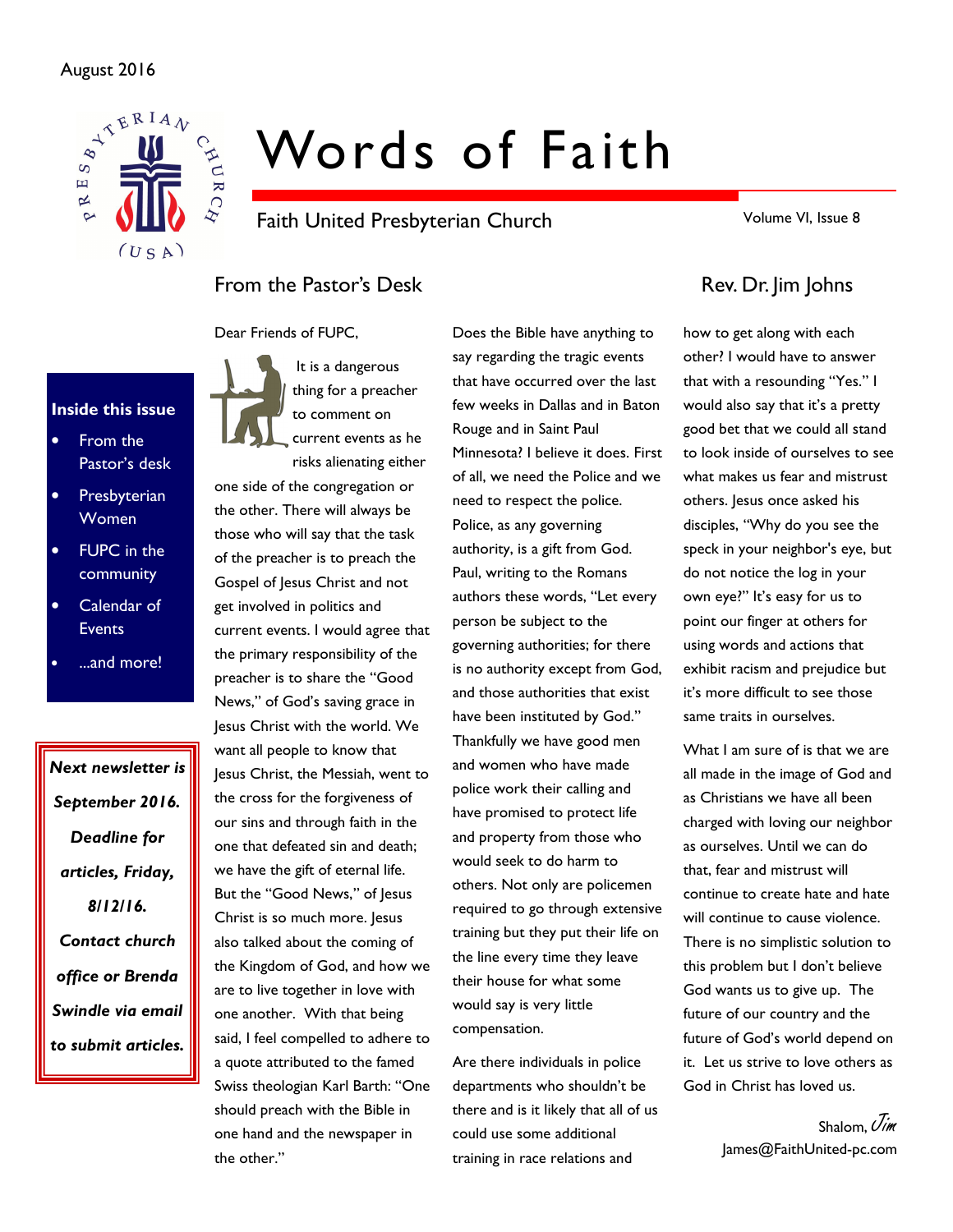# Presbyterian Women Mary Marxer (1999) and the state of the Mary Marxer (1999) and Mary Marxer (1999) and Mary Marxer

FUPC Women will gather for their annual Fall Kick-off brunch on Saturday, 8/27 at 10 a.m. Stay tuned to Bulletins and FUPC News Briefs for more details.

#### Tuesday Morning Circle-2nd

Tuesday, 10:30 am. Next meeting, 9/13. Circle moderator, Linnie Hinkle.



Thursday Morning Circle-2nd Thursday, 9:30 am at the church, Next meeting, 9/8.

Tuesday Evening Circle-3rd Tuesday, 7:00 pm in members homes. Next meeting, 9/20. Co-

moderators, Nadine Moser and Dottie Cogar.



The Weekly Bible Study led by Rich Lewis will not meet on August 7. Rich and Courtland are enjoying the cooler weather of Colorado. The class will resume its study of II Corinthians on August 14 at 9:30. Meets in Double Classroom #4.

The Searchers class will study the series called "The Bible Jesus Read" by Rev. Philip Yancey. This eight part series consists of videos, questions and discussion. We meet in the Resource room and all are invited to join us at any time. We start at 9:30. We would love to have you join us.

#### Carrollton TX 75006 Phone: 469-463-9625 (same)

3015 Country Square Drive, #2007

Reneé Wensley

Terry & Kay McLellan 2404 Crosshill Road Ft. Smith, AR 72908 Kay—469-265-5729 Terry—214-789-9188



Please remember to notify the church office if your contact information changes so it can be published in the next newsletter.

# Outreach & Evangelism



The Outreach Committee will hold the next Community Breakfast on August 13 from 8 to10am. All are invited to stop by and share

some pancakes and sausage plus great fellowship with not only your fellow members, but new friends from our community.

August is our month to spotlight North Dallas Shared Ministries. We, the Outreach Committee, wish to encourage a drive for support, either North Dallas Shared Ministries



food or money. Food-wise, we are currently lacking any cans of mixed fruit, white and sweet potatoes, boxes of crackers, and we are short on regular jars of peanut butter. If you wish to make a monetary donation, you can donate on-line at NDSM.org, make checks out to the church and designate NDSM, or use the envelopes on table by the main door. We can always use more volunteers also: there are a variety of ways to give your time.

I hope you will check out the display that gives an overview of NDSM on the bulletin board by the greeters stand.

We are a Covenant Congregation, in fact one of the original group that created NDSM in our Fellowship Hall. Each Covenant Congregation agrees to:

- 1. Provide direct financial support in accordance with its Annual Pledge.
- 2. Publicize the work of NDSM to its congregation for two purposes:

a. To encourage congregants to volunteer at NDSM,

- b. To let those congregants who need assistance understand what NDSM has to offer.
- 3. Encourage congregants to financially support NDSM.
- 4. Participate in Food Drives and other special volunteer and giving opportunities.
- 5. Designate a representative to NDSM's Advocacy Council who is willing to strengthen and maintain productive communications. (in our church, that is Lois Duell)

The Starboard Stitchers will next meet on Tuesday, September 6 at 1:00 pm at the church. All are invited to come help them stuff fabric animals. These animals go to toddlers when they get their shots at the North Dallas Shared Ministries clinic.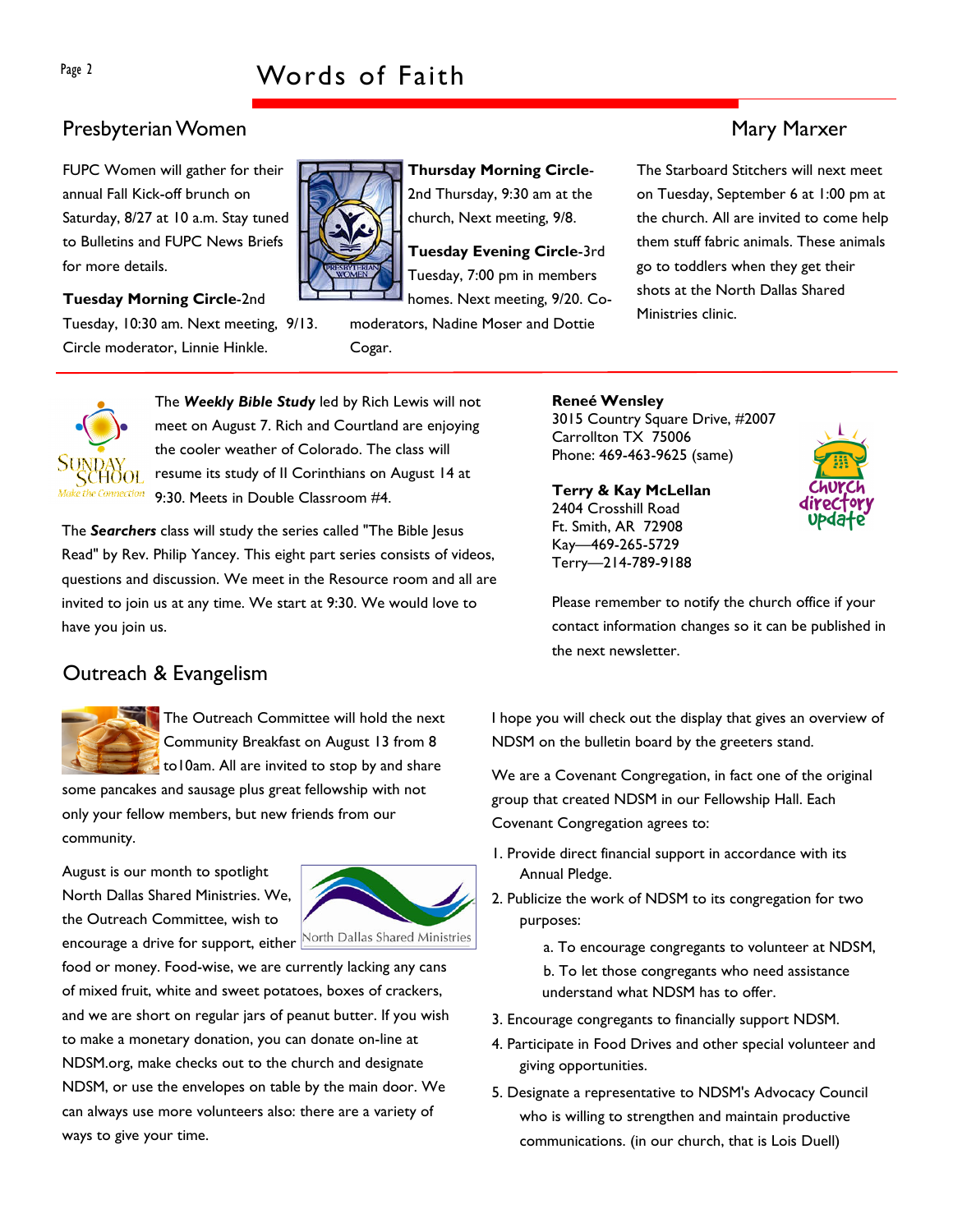# Happy Birthday!

# August 2 **\*** Terry Stottlemyer August 3 Tom Duell August 6 Terrie Russell August 7 Judy Saunders August 10

- Tom Meurer
- Chris Walker

# Prayer Concerns

#### Prayers for:

- Oscar Bennedsen
- Dale Durcholz
- **Elizabeth Hendricks**
- Roger Jones
- ♥ Ray Kirchmeyer (David's brother)
- **Lilas Kinch**
- Sugie Maxfield
- Sherrard Family
- Dorthea Sooby
- Alan Swope

### Rehab/At Home:

August 11

August 12 Alan Swope August 15

August 18

August 19 **※ Betty Russ** 

\* Renee Wensley

Helen Bowling

\* Kathryn Heffler

- Earl Blackney
- Lois Davenport
- Bobbie & J.R. Jones
- ♥ Henry Knight
- **Betty Laney**
- Joanne McKnight
- Anne Mobley
- Wanda Mosher
- **Freddie Simmons**

# August 21

 $%$  | ennifer Tiemann August 26

\* Kathy Newton

August 27

Gail Crumpler

#### August 28

- Jewel McClellan
- Pat Whitaker



#### August 29

Jeanne Haben

#### August 30

- Grethel Creech
- Elizabeth Hendricks
- Nancy Smith

# Notes & News from the Pews



# Thank you!

A special thank you FUPC family for your prayers and cards during the difficult time of my step father passing. The knowledge of that support was very comforting to me as

well as my family. Blessings to all. Brenda Burkham

Dear Faith United family,

Thank you. Your prayers, hugs, food, flowers, cards, rides and all the ways you have helped us at this difficult time have been a comfort and we appreciate all of you very much.

Cody & Cleo Sherrard

# Prayer Time with the Pastor

Beginning Sunday, August 7, at 9 a.m. and every Sunday, join the pastor in the Resource Center/Library for a time of prayer and a brief study of one of the



scripture lessons the Pastor will use for the following week's sermon. Together, we will lift up our prayer concerns to God and discuss how the Spirit speaks to us through Scripture.